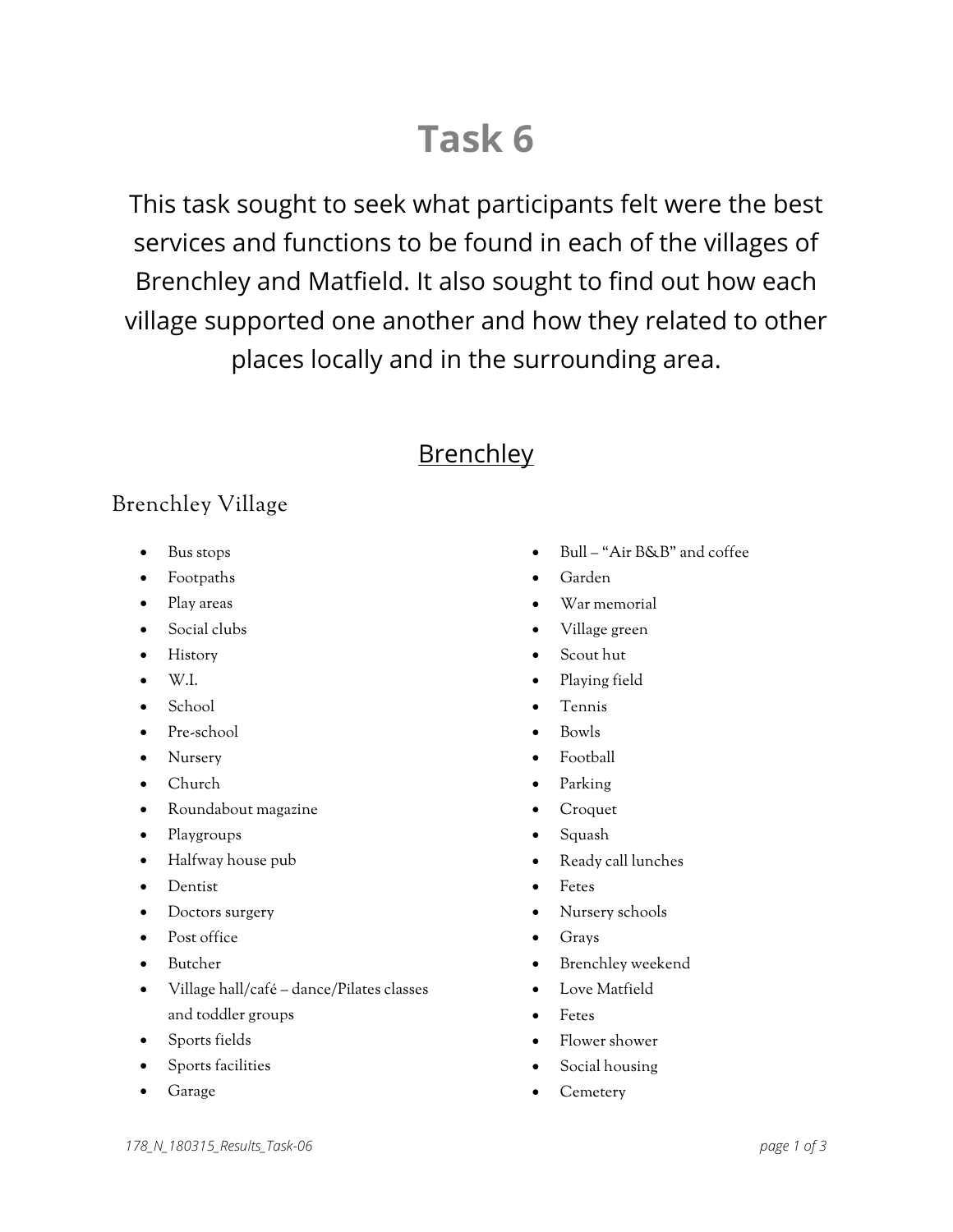## Matfield Village

- Church
- Chapel
- Star pub
- Poet pub
- Village hall
- WI
- Bus stops
- Cricket pavilion
- The green and pond
- Fishing for locals only
- Playing fields
- Sociability
- Riding schools
- Visiting post office
- Allotments
- **Fetes**
- Butcher
- Car repair/garage workshop
- Cinder hill wood
- Social housing
- Rubbish collection

#### Other notes and comments:

- No relationship between villages
- Only link is footpath connection
- Shared facilities
- Schools caters for wider community
- Clubs and societies shared horticultural, tennis
- Post office, church cooperation
- Pubs bring people into the community